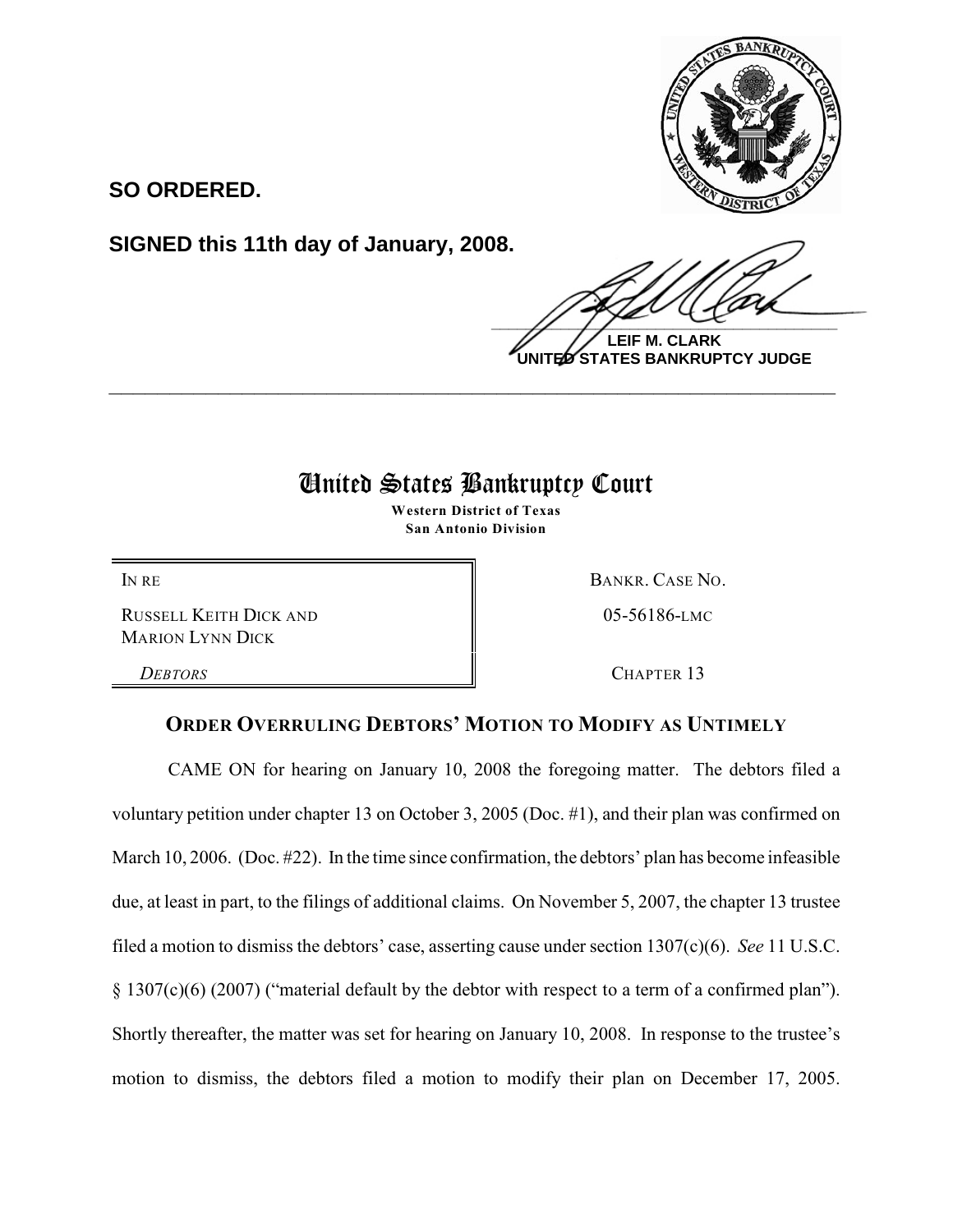(Doc.  $\#45$ ). The trustee asserts that this motion to modify must be overruled, as it was filed after the deadline set by the Standing Order for Chapter 13 Practices in San Antonio (the "Standing Order"). *See* Order 05-04, Amended Standing Order Relating to Chapter 13 Practices in San Antonio Division (Nov. 7, 2005) (available on this court's website at http://www.txwb.uscourt.gov/). According to paragraph 14(e) of the Standing Order, a debtor's motion to modify in response to the chapter 13 trustee's motion to dismiss a case "must be filed and served not less than twenty-five (25) days prior to the scheduled hearing on the Trustee's Motion to Dismiss." *See id.*

The question posed to the court is whether the debtor's motion, filed on December 17, 2007, was timely under the Standing Order. The trustee correctly cites to Bankruptcy Rule 9006(a) for the standard of calculating the deadline. That rule states:

> In computing any period of time prescribed or allowed by these rules or . . . by order of court . . . the day of the act, event, or default from which the designated period of time begins to run shall not be included. *The last day of the period so computed shall be included, unless it is a Saturday, a Sunday,* or a legal holiday . . . .

Fed. R. Bankr. P. 9006(a) (emphasis added). According to the trustee, the "day of the act" is the date of the scheduled hearing date — January 10, 2008. The debtors do not dispute that Rule 9006(a) applies here, nor do they dispute that January 9, 2008 is the first date of the 25-day computation. The crux of the matter is that when one counts 25 days *backward*, the "last day of the period" falls on a Saturday (December 15, 2007). The rule says that the deadline cannot fall on a Saturday. The parties agree that the deadline, then, should fall on the"next day" but disagree about which date the "next day" is. The trustee claims that it is Friday, December 14, 2007 (the previous day). The

<sup>&</sup>lt;sup>1</sup> The debtors recently filed an amended motion (Doc. #46), and the trustee agreed to reset the hearing over his motion to dismiss until the next regularly scheduled chapter 13 dismissal docket. The trustee's willingness to reset the hearing over his motion, however, does not resolve the timeliness of this motion.